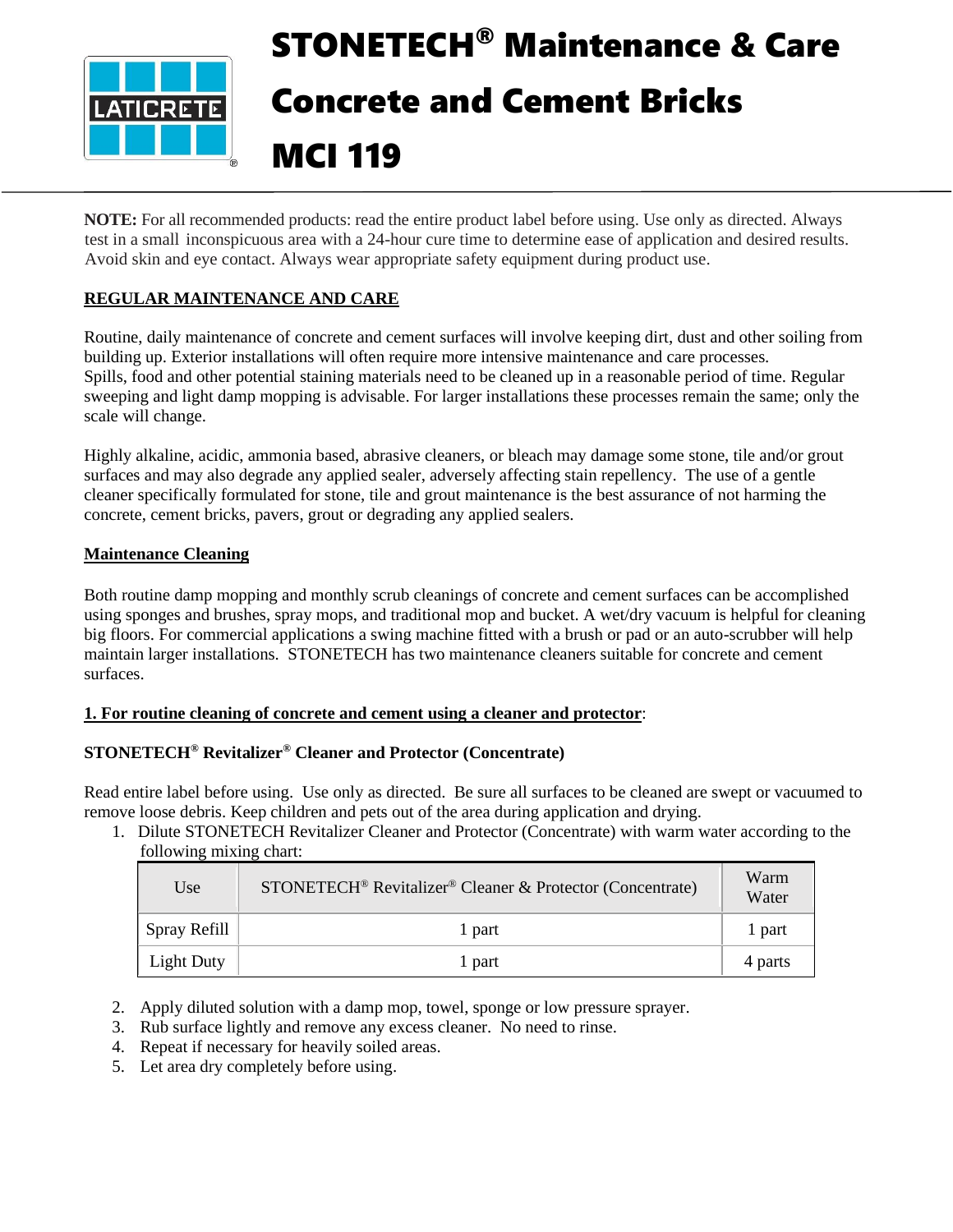# **STONETECH® Revitalizer® Cleaner and Protector (Ready-To-Use)**

Read entire label before using. Use only as directed. Be sure all surfaces to be cleaned are swept or vacuumed to remove loose debris. Keep children and pets out of the area during application and drying.

- 1. To refill 24 oz. (709 mL) spray bottle, use a funnel.
- 2. Spray or pour directly onto soiled area.
- 3. Wipe clean with a dry towel, lint free cloth or sponge. No need to rinse.
- 4. Repeat for heavily soiled areas using a non-abrasive scrubbing pad.
- 5. Wipe clean with a dry towel.

Refer to [DS 212.0](https://cdn.laticrete.com/~/media/product-documents/product-data-sheets/ds-212.ashx) for more information.

#### **2. For routine cleaning of concrete and cement brick using a cleaner:**

#### **STONETECH Stone & Tile Cleaner (Concentrate)**

Read entire label before using. Use only as directed. Be sure surfaces to be cleaned are swept or vacuumed to remove loose debris. Avoid skin and eye contact with product. Wear protective eyewear and gloves when handling concentrate. Keep children and pets out of the area during application and drying.

1. Dilute STONETECH® Stone & Tile Cleaner (Concentrate) with warm water according to the following mixing chart:

| Use               | STONETECH <sup>®</sup> Stone & Tile Cleaner (Concentrate) | Warm Water |
|-------------------|-----------------------------------------------------------|------------|
| Light Duty        | l part                                                    | 64 parts   |
| <b>Heavy Duty</b> | l part                                                    | 32 parts   |

- 2. Apply mixed solution with a damp mop, sponge or appropriate professional cleaning equipment.
- 3. Clean entire area with mop, changing cleaning solution often to ensure that soil is not redeposited. Wipe or rinse cleaned area.
- 4. Let area dry completely before using.

# **STONETECH Stone & Tile Cleaner (Ready-To-Use)**

Read entire label before using. Use only as directed. Be sure surfaces to be cleaned are swept or vacuumed to remove loose debris. Avoid skin and eye contact with product. Wear protective eyewear and gloves when handling concentrate. Keep children and pets out of the area during application and drying.

- 1. Spray or pour directly onto soiled area.
- 2. Wipe clean with a dry towel, lint free cloth or sponge. No need to rinse.
- 3. Repeat for heavily soiled areas using a non-abrasive scrubbing pad.
- 4. Wipe clean with a dry towel.

Refer to **DS** 211.0 for more information.

# **NEW INSTALLATION PRE-GROUT TREATMENT**

#### **Grouting cleanup is often easier when the stone is sealed prior to grouting. Concrete and cement materials can be porous and are susceptible to grout staining and may benefit from sealing prior to grouting.**

A simple water test can be performed to identify if the stone is porous. If the concrete or cement material darkens after applying water to its surface and waiting for 5 minutes, then the material is absorbent and applying a sealer prior to grouting may aid in clean up after grouting. For most stones that darken when wet a single application of sealer is generally sufficient as a pre-grouting treatment.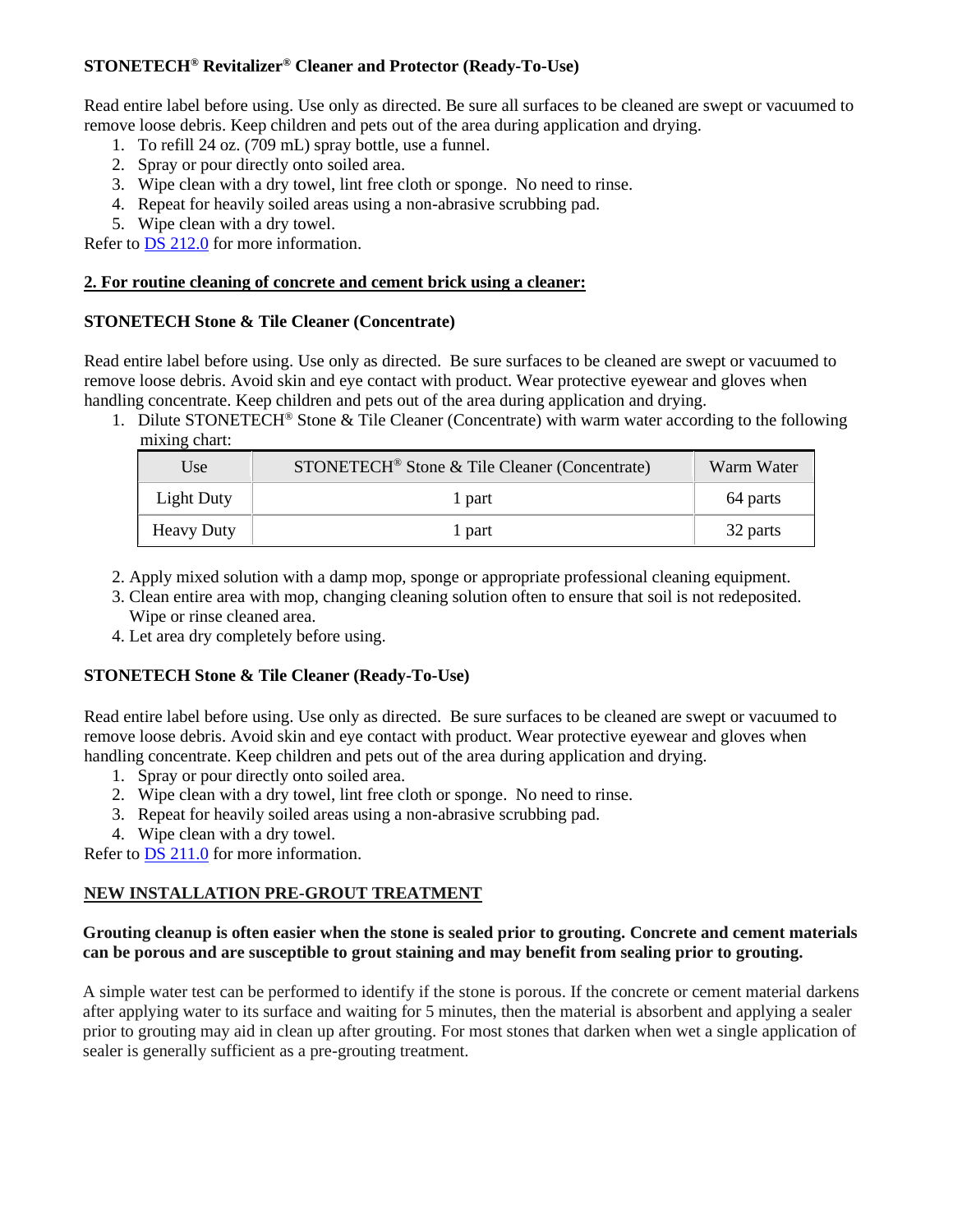#### **For a pre-grout sealer for concrete or cement brick:**

# **STONETECH® Heavy Duty Sealer**

# **Pre-Grout Sealer Application**

Read entire label before using. Use only as directed. Always test in a small inconspicuous area with a 24-hour cure time to determine ease of application and desired results. Make sure surface is clean and free of waxes and coatings. STONETECH<sup>®</sup> Heavy Duty Sealer may be applied to damp surfaces one hour after standing water has been removed. Surface temperature should be between 50°F - 80°F (10°C - 26°C). Ensure that the area is wellventilated during application and until the surface is dry. Keep children and pets out of the area until treated surface is dry.

- 1. Ensure cap is closed and sealed, and shake well before use.
- 2. Mask off surfaces not intended to be treated.
- 3. Liberally apply an even coat of STONETECH Heavy Duty Sealer using a paint pad, roller, brush or lowpressure sprayer.
- 4. Allow the sealer to penetrate the surface for 10-15 minutes. During this time, keep the surface wet with sealer, adding more sealer as needed. DO NOT ALLOW SEALER TO COMPLETELY DRY ON THE SURFACE.
- 5. Thoroughly wipe dry the entire surface with clean absorbent towels.
- 6. A second coat may be needed for porous, absorbent surfaces. If a second coat is required, it should be applied within 30-40 minutes from the initial application as directed in steps 3-5.
- 7. Allow sealer to cure for 24 hours prior to grouting.
- 8. Clean tools used during application with water.

Refer to [DS 279.0](https://cdn.laticrete.com/~/media/product-documents/product-data-sheets/ds-279.ashx) for more information.

# **RESTORATIVE DEEP CLEANING**

#### **Stone, tile and grout installations can become heavily soiled over time. Restorative cleaning processes will help return these surfaces to a more acceptable appearance.**

The following restorative surface cleaning processes are done in preparation for resealing or for specialized surface cleaning circumstances. These cleaning processes should not damage the surface of the concrete and cement brick. However, these types of heavy duty cleaning methods may degrade or strip many sealers from the application.

Depending on the type of soiling or staining, select one of the following options:

# **For cleaning grease, oil, dirt, dry soil, or to prepare for resealing:**

# **STONETECH® KlenzAll™ Cleaner (Concentrate)**

Read entire label before using. Use only as directed. Always test in a small inconspicuous area to determine ease of use and desired results. Be sure all surfaces to be cleaned are swept or vacuumed to remove loose debris. Avoid skin and eye contact with product. Wear protective eyewear, gloves, long sleeves, and long pants while handling concentrate. Ensure work area is well-ventilated during application and until surface is dry. Keep children and pets out of the area during application and drying.

The following is a restorative surface cleaning process which is done in preparation for resealing or for specialized surface cleaning circumstances. This process should not damage the stone surface, however, this type of heavy duty cleaning will degrade or strip many sealers from the application.

1. Dilute concentrated STONETECH KlenzAll™ Cleaner with warm water according to the following mixing chart: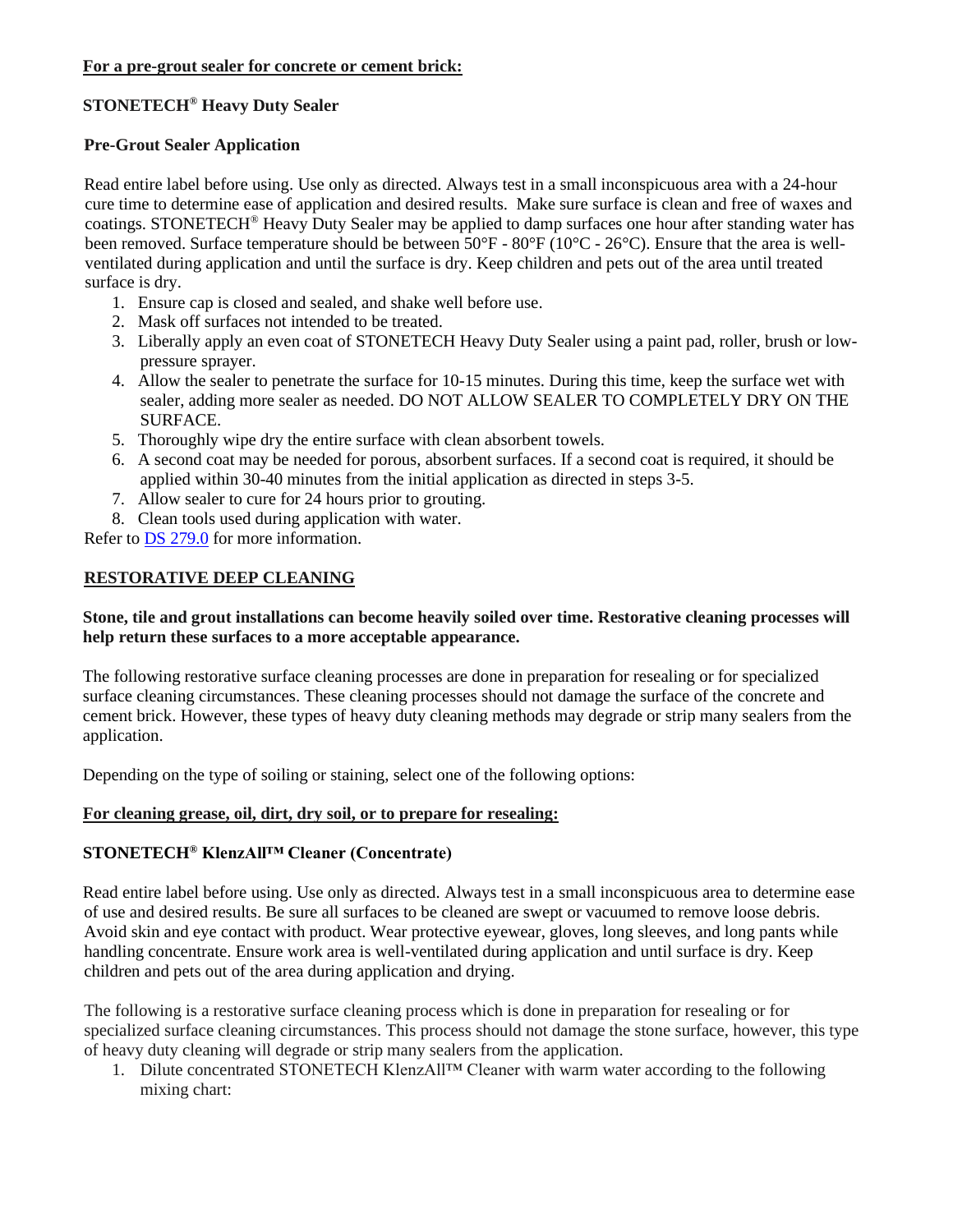| Use               | STONETECH <sup>®</sup> KlenzAll <sup>TM</sup> Cleaner (Concentrate) | Warm Water |  |
|-------------------|---------------------------------------------------------------------|------------|--|
| Light Duty        | part                                                                | 8 parts    |  |
| Medium Duty       | part                                                                | 4 parts    |  |
| <b>Heavy Duty</b> | part                                                                | 2 parts    |  |

- 2. Apply mixed solution with a mop, clean cloth or low-pressure sprayer. Avoid applying cleaner on unintended surfaces.
- 3. Lightly scrub with a scrub brush or floor machine as needed.
- 4. Remove STONETECH® KlenzAll™ Cleaner using a clean cloth, wet/dry vacuum or damp mop.
- 5. Rinse area well with clean water. Allow area to dry completely.
- 6. Some surfaces may require additional cleaning. If so, repeat steps  $2 5$  above.

7. Reseal cleaned area with an appropriate STONETECH sealer (e.g. STONETECH BulletProof® Sealer). Refer to [DS 215.0](https://cdn.laticrete.com/~/media/product-documents/product-data-sheets/ds-215.ashx) for more information.

# **Removal of cement grout hazes, stripping topical coatings, acrylic finishes or heavy waxes:**

# **STONETECH® Epoxy Grout Haze & Coating Stripper**

Read entire label before using. Use only as directed. Test in a small inconspicuous area to determine ease of application and desired results. Be sure all surfaces to be cleaned are swept or vacuumed to remove loose debris. Ensure work area is well-ventilated during application and until surface is dry. Keep children and pets out of the area until surface use resumes. Avoid contact with surfaces not intended to be treated. Avoid applying in direct sunlight. Should not be used in extreme temperatures. Recommended application temperature range is between  $50^{\circ}$ F -  $90^{\circ}$ F (10  $^{\circ}$ C - 32  $^{\circ}$ C).

- 1. SHAKE WELL BEFORE USING. Do not dilute before applying.
- 2. Wear rubber gloves and eye protection during handling and application to prevent skin and eye contact.
- 3. Liberally apply an even coat of STONETECH Epoxy Grout Haze & Coating Stripper over the required area with a paint brush, mop or paint pad. DO NOT APPLY WITH A SPRAYER. Immediately remove STONETECH Epoxy Grout Haze & Coating Stripper from unintended surfaces with a wet cloth to prevent potential damage to those surfaces.
- 4. Application time will vary depending on type of coating being removed. Approximate application times are as follows:

| Haze / Coating          | <b>Surface Type</b>        | <b>Age of Haze/Coating</b> |                 |            |
|-------------------------|----------------------------|----------------------------|-----------------|------------|
|                         |                            | 24 Hour                    | 7 Days          | $> 7$ Days |
| <b>Epoxy Grout Haze</b> | Tile                       | $1 - 3$ minutes            | $3 - 5$ minutes | 10 minutes |
| <b>Epoxy Grout Haze</b> | Natural Stone &<br>Masonry | $1 - 3$ minutes            | $3 - 5$ minutes | 10 minutes |
| Coatings $*$            | Tile                       |                            | $1 - 5$ minutes |            |
| Coatings $*$            | Natural Stone &<br>Masonry | $1 - 5$ minutes            |                 | 10 minutes |

- 5. Do not let STONETECH Epoxy Grout Haze & Coating Stripper dry on the surface. If STONETECH Heavy Duty Epoxy Grout Haze & Coating Stripper starts to dry, add additional product to keep surface wet.
- 6. Agitate surface with a nylon scrub brush or pad after testing a small area first to make sure that brush or pad will not scratch the surface. Surface can be wet with water to enable easier removal of coating.
- 7. Wipe up residual STONETECH Epoxy Grout Haze & Coating Stripper Coating Stripper with clean, dry cloth or wet mop. A wet/dry vacuum can be used for larger area.
- 8. Rinse surface well with clean water.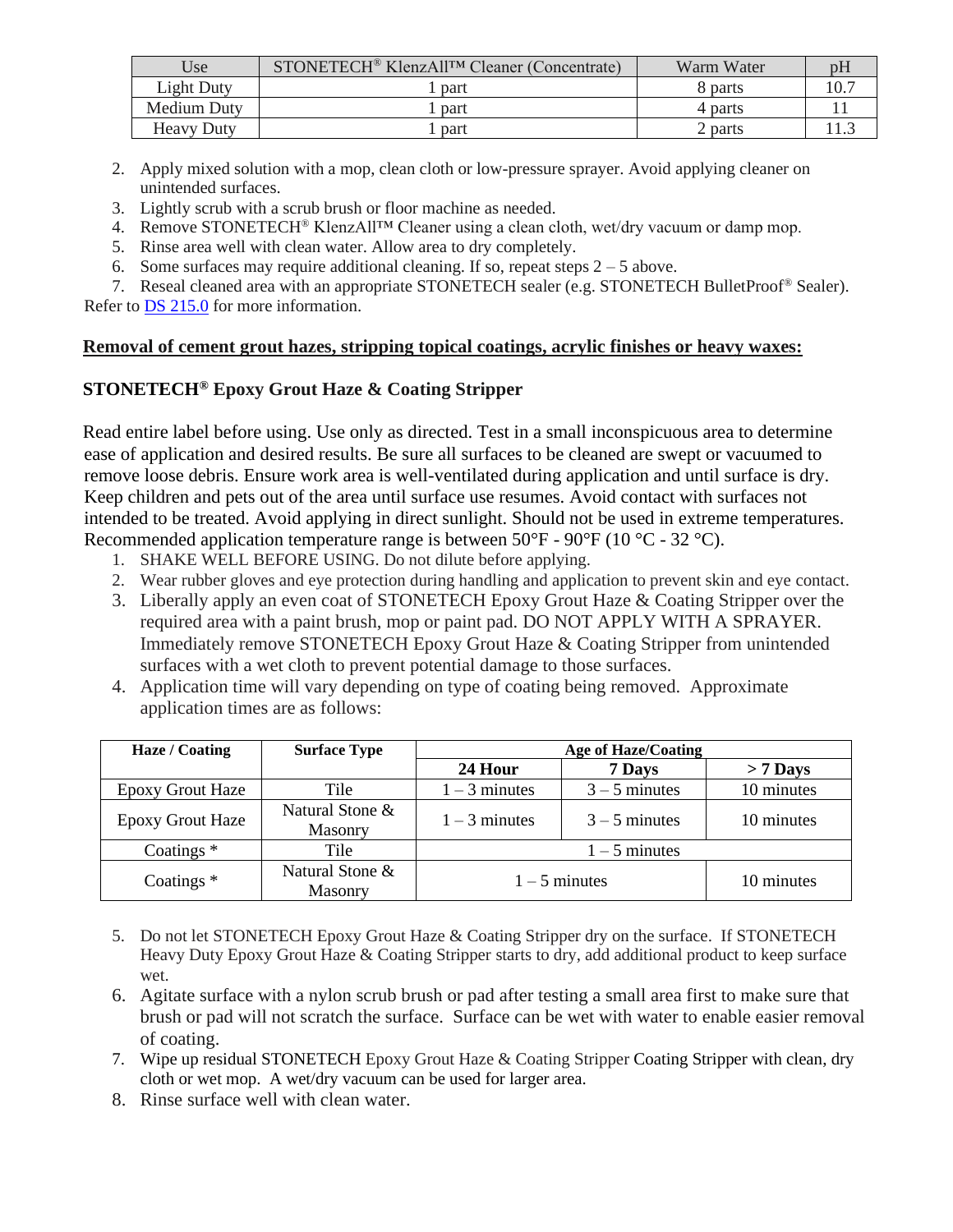9. More than one application may be required, repeat steps 3 through 8 when necessary.

10. Surface traffic may begin 2 hours after removal of coating.

Refer to **DS** 116.4 for more information.

#### **For spot or small area deep cleaning**:

# **STONETECH DeepKlenz™ Cleaner**

Read entire label before using. Use only as directed. Test in a small inconspicuous area to determine required results. Be sure all surfaces to be cleaned are swept or vacuumed to remove loose debris. Avoid skin and eye contact with product. Wear protective eyewear, gloves, long sleeves, and long pants while handling concentrate. Ensure work area is well-ventilated during application and until surface is dry. Keep children and pets out of the area during application and drying. Recommended application temperature range is between 40°F - 100°F (4°C - 38°C).

- 1. Thoroughly wet surface by directly spraying onto soiled area.
- 2. Allow STONETECH DeepKlenz™ Cleaner to work on the surface for 5-10 minutes. Do NOT allow product to dry on the surface.
- 3. Lightly scrub with a stiff bristle brush to remove the surface contaminants.
- 4. Rinse and wipe surface with clean cloth and warm water. Repeat as needed for heavy soiled areas.

5. Reseal cleaned area with an appropriate STONETECH sealer (e.g. STONETECH BulletProof® Sealer). Refer to **DS** 111.2 for more information.

#### **For cleaning and removing soap scum:**

# **STONETECH Soap Scum Remover**

Read entire label before using. Use only as directed. Always test in a small inconspicuous area to determine ease of use and desired results. Be sure surfaces to be cleaned are swept or vacuumed to remove loose debris. Avoid skin and eye contact. Wear protective eyewear and gloves. Keep children and pets out of the area during application and drying.

- 1. Spray STONETECH Soap Scum Remover directly on soiled areas. Avoid applying onto unintended surfaces.
- 2. Wipe surface with clean, dry cloth or scrub with stiff nylon brush as needed.
- 3. Rinse area well with clean water.
- 4. Wipe area dry with clean cloth.
- 5. Repeat as needed for heavily soiled areas.

Refer to [DS 229.0](https://cdn.laticrete.com/~/media/product-documents/product-data-sheets/ds-229.ashx) for more information.

# **For cleaning and removing mold and mildew:**

# **STONETECH Mold & Mildew Stain Remover**

Read entire label before using. Use only as directed. Always test in a small inconspicuous area to determine ease of use and desired results. Be sure surfaces to be cleaned are swept or vacuumed to remove loose debris. Avoid skin and eye contact. Wear protective eyewear and gloves. Keep children and pets out of the area during application and drying. Do not mix this product with other household cleaners or metals.

- 1. Spray STONETECH Mold & Mildew Stain Remover directly on soiled areas. Avoid applying onto unintended surfaces.
- 2. Clean surface with non-abrasive sponge or stiff nylon brush as needed.
- 3. Rinse area well with clean water.
- 4. Repeat as needed for heavily-soiled areas.

Refer to [DS 219.0](https://cdn.laticrete.com/~/media/product-documents/product-data-sheets/ds-219.ashx) for more information.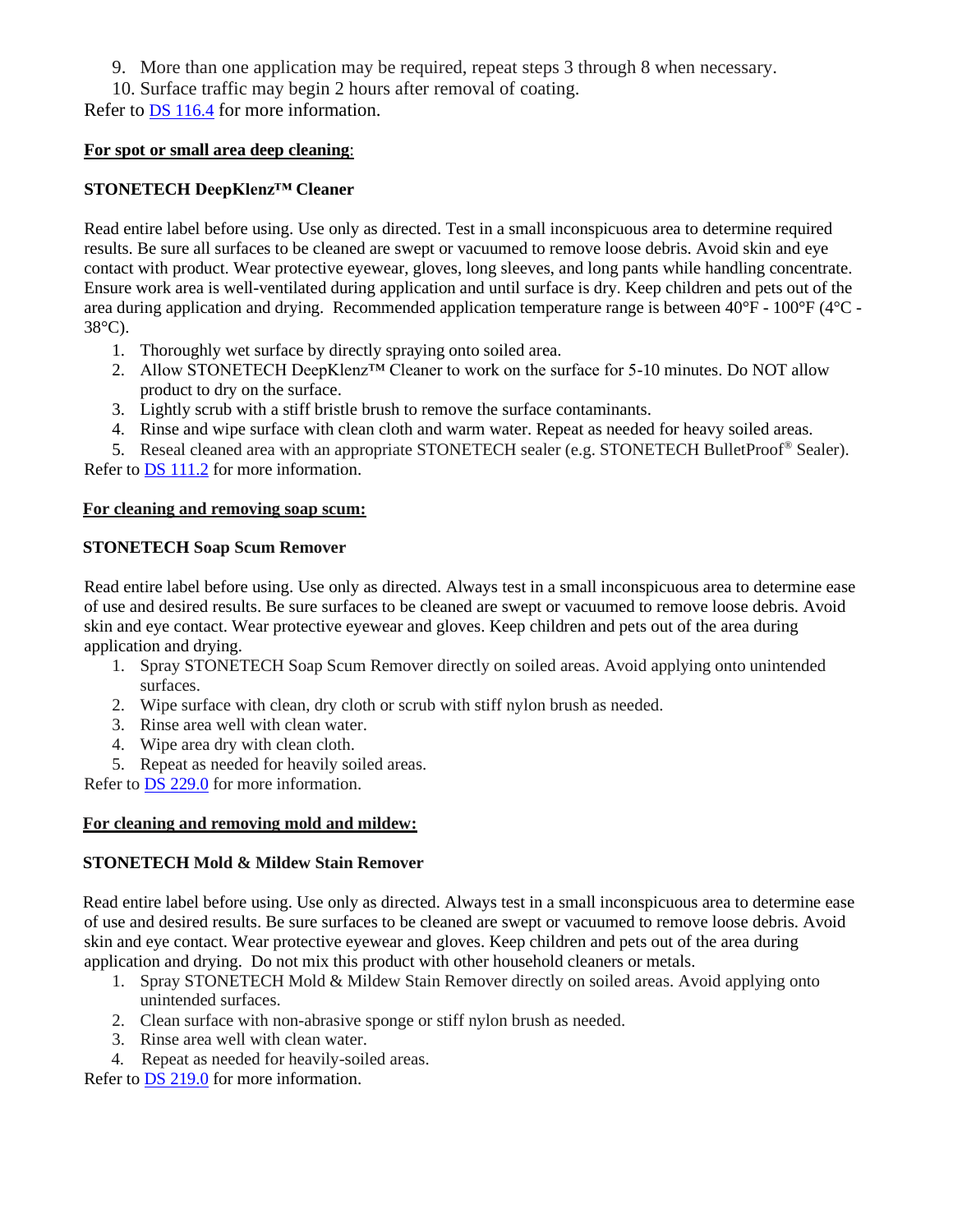#### **For oil stain removal:**

# **STONETECH® Oil Stain Remover**

Read entire label before using. Use only as directed. Always test in a small inconspicuous area to determine that the desired results will be achieved. Make sure surface is clean, dry, and free of waxes and coatings. Ensure that area is well-ventilated and keep children and pets away from the area during application and until surface is clean and dry.

- 1. Using a plastic or wood spatula, stir thoroughly to mix the paste.
- 2. Apply a  $\frac{1}{4}$  (6 mm) thick layer of paste to the stain. Ensure that the paste extends at least 1" 2" (25 50mm) beyond the edge of the stain.
- 3. Do not cover.
- 4. Allow 48 72 hours for STONETECH® Oil Stain Remover to dry.
- 5. Using a plastic spatula, remove the dried STONETECH Oil Stain Remover and discard.
- 6. Allow solvent to completely dry from the stone.
- 7. If stain is not completely gone after drying, repeat process.
- 8. Clean up residue and tools with mineral spirits.
- 9. Once the surface is dry, reseal the cleaned area with an appropriate STONETECH sealer (e.g. STONETECH BulletProof® Sealer).

Refer to [DS 214.0](https://cdn.laticrete.com/~/media/product-documents/product-data-sheets/ds-214.ashx) for more information.

# **SEALING AND PROTECTING:**

All concrete and cement bricks are susceptible to staining from both oil and water-based materials and sealing will help protect the stone's appearance. The cement grouts used in concrete and cement brick installations will also be more stain resistant with the application of a penetrating sealer.

#### **For interior and exterior natural look protection from water- and oil-based staining:**

# **STONETECH BulletProof® Sealer**

Read entire label before using. Use only as directed. Always test in a small inconspicuous area with a 24 hour cure time to determine ease of application and desired results. Allow new grout installations to cure for a minimum of 72 hours prior to application. Make sure surface is clean and free of waxes and coatings. Sealer may be applied to damp surfaces one hour after standing water has been removed. Surface temperature should be between 50°F - 80°F (10°C - 26°C). Ensure that the area is well-ventilated during application and until the surface is dry. Keep children and pets out of the area until treated surface is dry.

- 1. Ensure cap is closed and sealed, and shake well before use.
- 2. Mask off surfaces not intended to be treated.
- 3. Liberally apply an even coat of STONETECH BulletProof Sealer using a paint pad, roller, brush or lowpressure sprayer.
- 4. Allow sealer to penetrate the surface for 10-15 minutes. During this time, keep the surface wet with sealer, adding more sealer as needed. DO NOT ALLOW SEALER TO COMPLETELY DRY ON THE SURFACE.
- 5. Thoroughly wipe dry the entire surface with clean absorbent towels.
- 6. A second coat may be needed for porous, absorbent surfaces. If a second coat is required, it should be applied within 30-40 minutes from the initial application as directed in steps 3-5.
- 7. Should a sealer residue appear, rewet the impacted section of the surface with sealer. Agitate the surface with a white nylon scrubbing pad to loosen residue and wipe dry with a clean, absorbent towel.
- 8. A full cure is achieved in 24-72 hours. Use of the treated surface may resume in 6-8 hours. If use of the surface must resume sooner, cover the treated surface with red rosin paper to protect it until full cure has been achieved.
- 9. Clean tools used during application with water.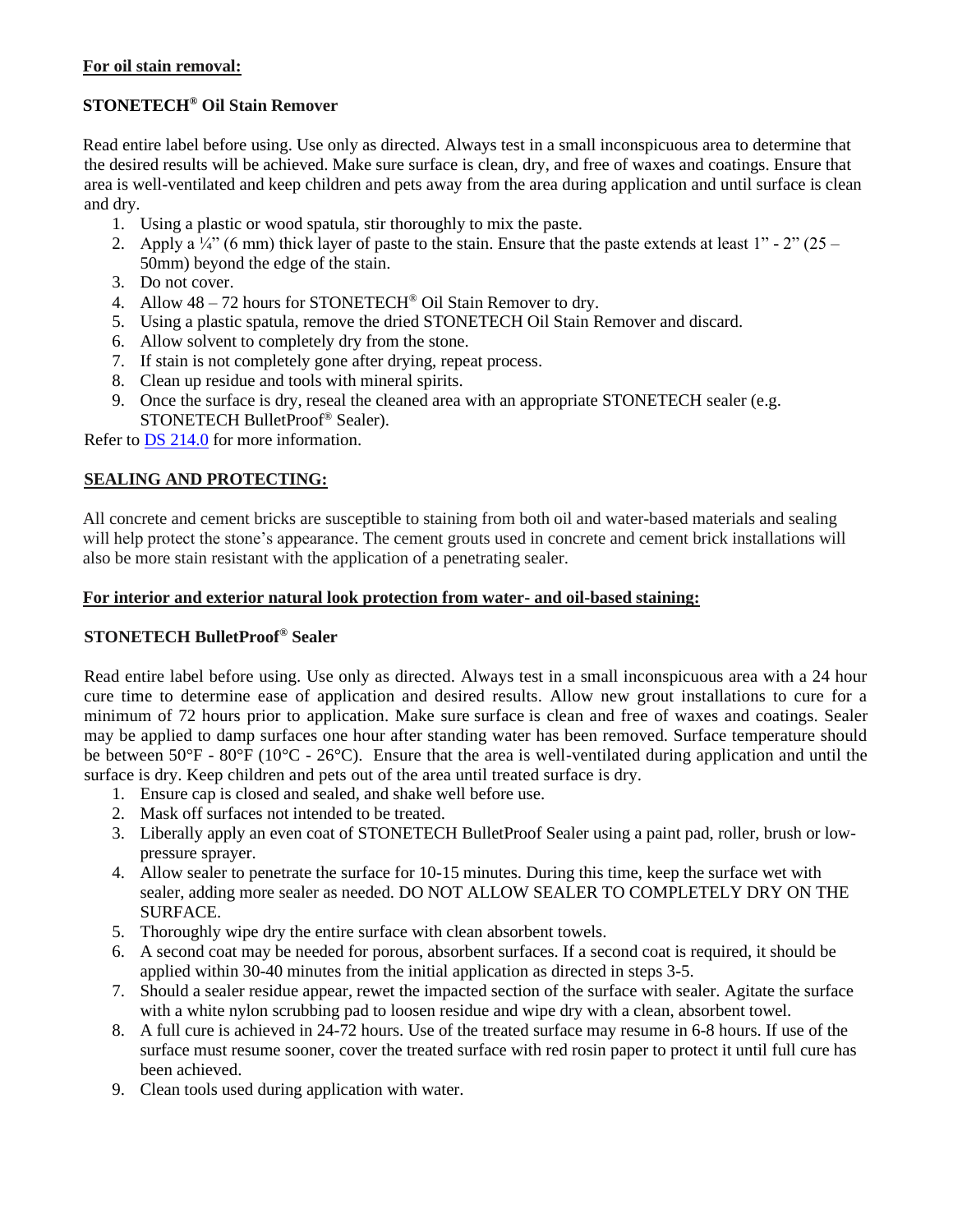# **For a natural look water repellent on exterior surfaces:**

# **STONETECH® Heavy Duty Exterior Sealer**

Read entire label before using. Use only as directed. Always test in a small inconspicuous area with a 24-hour cure time to determine ease of application and desired results. Allow new grout installations to cure for a minimum of 72 hours prior to application. Make sure surface is clean, thoroughly dry and free of waxes and coatings. Surface temperature should be between  $50^{\circ}F - 80^{\circ}F (10^{\circ}C - 26^{\circ}C)$ . Keep children and pets out of the area until surface use resumes.

- 1. Mask off any surfaces not intended to be treated.
- 2. Liberally apply an even coat of STONETECH Heavy Duty Exterior Sealer with a paint pad, paintbrush, paint roller or solvent-resistant, low-pressure sprayer. Do not use power sprayer. Do not thin before using. See method of application.
- 3. Allow sealer to penetrate the surface for 5–15 minutes; denser material may require more time for sealer to penetrate. During this time, distribute excess sealer over entire area to ensure even penetration. DO NOT ALLOW EXCESS SEALER TO DRY ON THE SURFACE.
- 4. Thoroughly wipe dry the entire surface with a clean dry cloth to completely remove all excess sealer from the surface.
- 5. A second coat may be needed for porous, absorbent surfaces and should be applied one hour after initial application as directed in steps 2–4.
- 6. If sealer was not completely wiped off and a residue appears, wipe entire surface with a towel dampened with sealer. Use a white nylon pad to loosen residue and follow with a clean, white absorbent towel to remove.
- 7. Full cure is achieved in 24–72 hours. Surface use may resume in 4-6 hours.
- 8. Clean up promptly after job is complete, since rags and equipment that are wet with product may be combustible. Clean equipment with mineral spirits and allow equipment and rags to dry in a well-ventilated area out of reach of children and pets. After rags are dry, dispose of in accordance with local waste disposal regulations.

Refer to **DS 212.5** for more information.

# **For a salt water resistant protector:**

#### **STONETECH Salt Water Resistant Sealer**

Not intended for use on surfaces that have been previously exposed to salt water or deicing salts. Read entire label before using. Use only as directed. Always test in a small inconspicuous area with a 24-hour cure time to determine ease of application and desired results. Allow new grout installations to cure for a minimum of 72 hours prior to application. Make sure surface is clean, dry and free of waxes and coatings. Surface temperature should be between  $35^{\circ}F - 90^{\circ}F (2 - 32^{\circ}C)$ . Keep children and pets out of the area until surface use resumes.

- 1. Mask off any surfaces not intended to be treated.
- 2. Liberally apply an even coat of STONETECH Salt Water Resistant Sealer with a bristle paint brush or paint roller.
- 3. Allow sealer to penetrate the surface for 15–20 minutes. During this time, distribute excess sealer over entire area to ensure even penetration. Do not allow sealer to pool on the surface. DO NOT ALLOW EXCESS SEALER TO DRY ON THE SURFACE.
- 4. Thoroughly wipe the entire surface with a clean dry cloth to completely remove all excess sealer from the surface.
- 5. For protection against de-icing salts, a second coat is recommended and should be applied 15-20 minutes after the initial application as directed in steps 2-4.
- 6. The sealer should be fully cured prior to water contacting the surface. Full cure is achieved in 72 hours. If there is a possibility of rain within the 72 hour cure time, cover surface so it remains dry.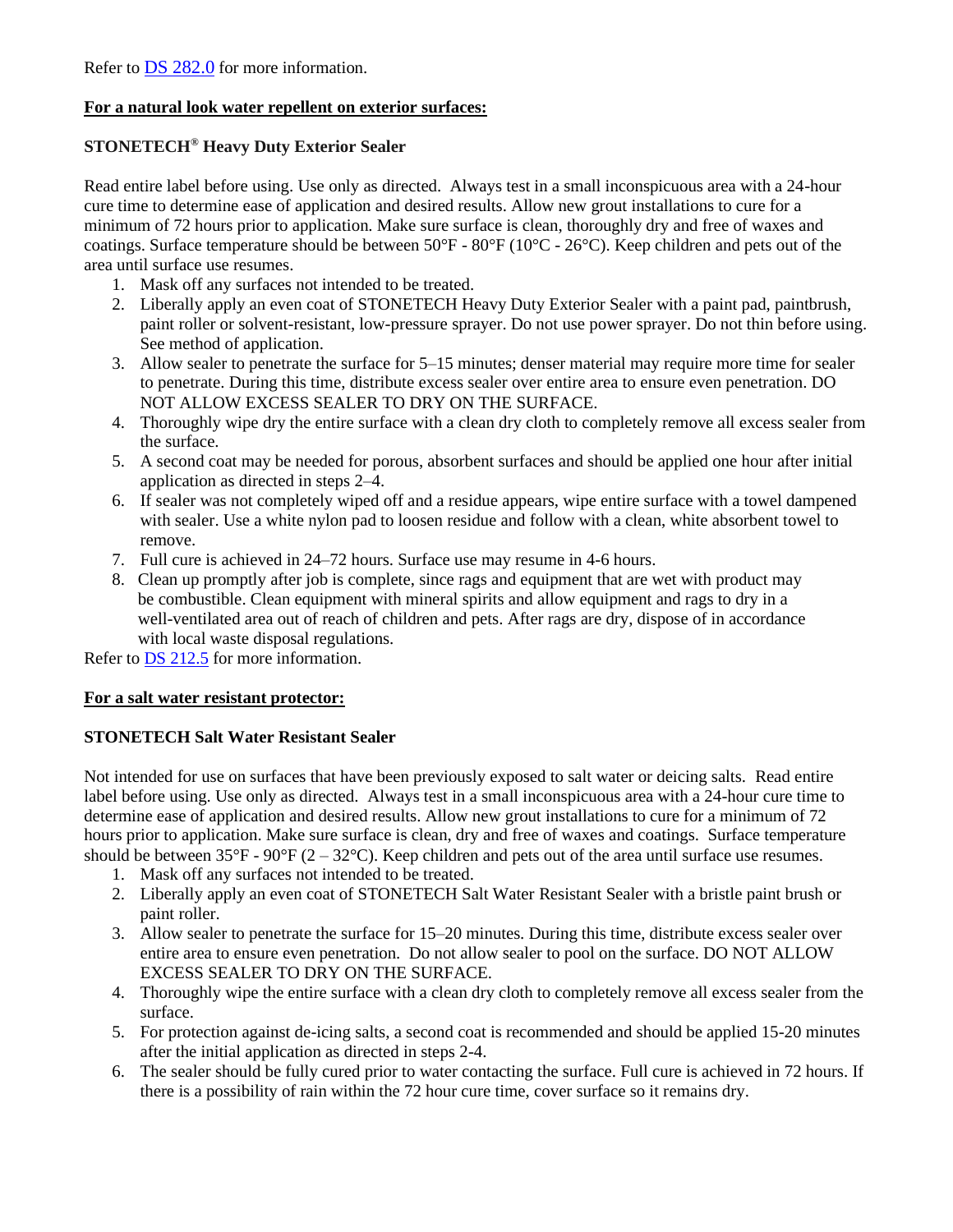- 7. Clean tools used during application with water.
- 8. If resistance to oily stains is also desired, apply STONETECH® BulletProof® Sealer after STONETECH Salt Water Resistant Sealer has fully cured.

Refer to [DS 288.0](https://cdn.laticrete.com/~/media/product-documents/product-data-sheets/ds-288.ashx) for more information.

#### **For a color enhancing impregnating sealer for interior surfaces:**

# **STONETECH® Enhancer Sealer (Water-based)**

Read entire label before using. Use only as directed. Test in a small inconspicuous area with a 24-hour cure time to determine ease of application and desired results. Allow new grout installations to cure for at least 72 hours prior to application. Be sure surface is clean, thoroughly dry and free of sealers, waxes and coatings. Not recommended for exterior surfaces. Surface temperature should be between  $50^{\circ}F - 80^{\circ}F (10^{\circ}C - 26^{\circ}C)$ . Avoid skin and eye contact. Wear protective eyewear and gloves. Ensure work area is well-ventilated during application and until surface is dry. Keep children and pets out of the area during application and drying.

- 1. Shake well before using.
- 2. Apply STONETECH Enhancer Sealer evenly and liberally using a paint pad, low-pressure chemicalresistant sprayer, roller or brush. Avoid applying sealer on unintended surfaces.
- 3. Allow sealer to penetrate surface for 15–30 minutes; denser material may require maximum time to penetrate surface. Spread excess sealer over entire area for even penetration.
- 4. Following penetration time, completely wipe surface dry with a clean dry towel. DO NOT ALLOW EXCESS TO DRY COMPLETELY ON SURFACE.
- 5. A second coat may be needed for porous, absorbent surfaces or if a darker appearance is required. Apply second coat 1 hour after start of initial application following directions in steps 1–4.
- 6. A full cure is achieved after 24–72 hours. Surface traffic may begin in 6–8 hours. If needed sooner, cover the floor with red rosin paper to protect it until the recommended time periods have passed.
- 7. Clean tools used during application with water.

Refer to **DS 217.5** for more information.

#### **For a color enhancing impregnating sealer for interior and exterior surfaces:**

# **STONETECH Enhancer Pro™ Sealer (Solvent-based)**

Read entire label before using. Use only as directed. Always test in a small inconspicuous area with a 24-hour cure time to determine ease of application and desired results. Allow new grout installations to cure for a minimum of 72 hours prior to application. Make sure surface is clean, free of waxes, coatings, and previous sealers, and is dry for 24-72 hours. Surface temperature should be between  $50^{\circ}F - 80^{\circ}F (10^{\circ}C - 26^{\circ}C)$ . Ensure that the area is well-ventilated during application and until treated surface is dry. Keep children and pets out of the area until treaded surface is dry.

- 1. Mask off any surfaces not intended to be treated.
- 2. Liberally apply an even coat of STONETECH Enhancer Pro Sealer using a paint pad, roller, brush, or pump-up garden sprayer. Do not use a power sprayer, towel, or sponge for application. Do not thin before using.
- 3. Allow Sealer to penetrate surface for 15-20 minutes. Denser material may require more time to penetrate. DO NOT ALLOW EXCESS SEALER TO DRY ON SURFACE. Failure to remove excess sealer from surface may result in residue that may need to be mechanically removed.
- 4. Thoroughly wipe surface with multiple dry cloths to remove all excess sealer.
- 5. A second coat may be needed for more absorbent surfaces or if darker appearance is required. Sealer should be applied one hour after start of initial application, as directed in steps 2-4.
- 6. Full cure is achieved after 24-72 hours. Avoid surface traffic for 6-8 hours after application. If surface traffic must resume sooner, cover the floor with red rosin paper to protect it until full cure has been achieved. Red rosin paper is not needed to apply second coat.
- 7. Clean up promptly after job is complete. Rags and equipment that are wet with product may be flammable. Clean equipment with mineral spirits and allow to dry in a well-ventilated area. Allow